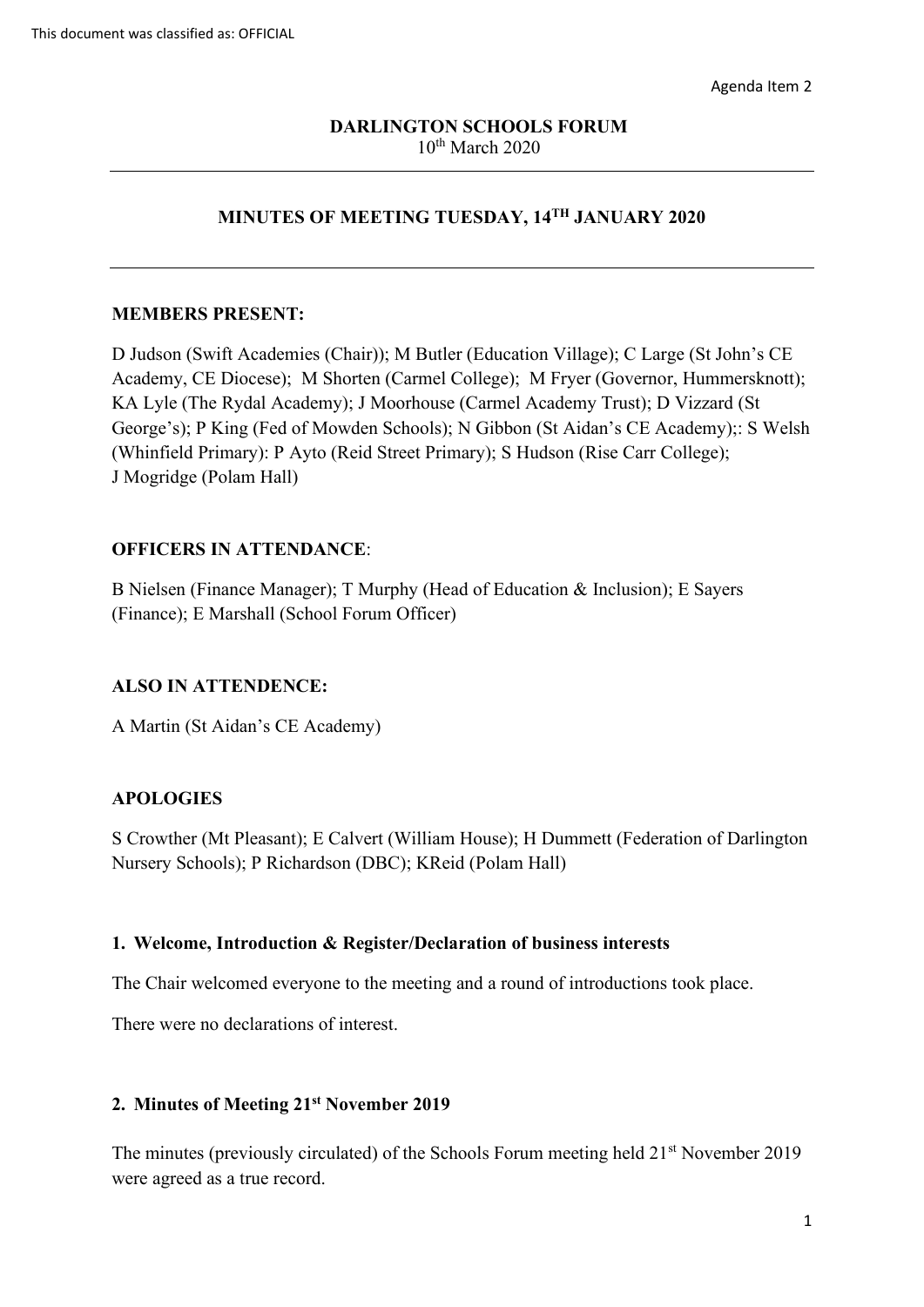# **3. Budget Update 2019/20**

The Finance Manager outlined items in the previously circulated report highlighting the overspend in the high needs block.

It was noted that the high needs projected spend figures presented at the October meeting were expected to increase as they were based upon one term's data and therefore did not include any placement changes during the autumn and spring terms.

 paragraph 8 of the report. Although the overspend in high needs has increased, the revised The main changes to the variances reported within high needs budgets were highlighted at projection is in line with the estimated 2019/20 position that is included within the 2019/20 DSG recovery plan.

A discussion took place as to why Darlington had a larger proportion of out of area children compared with other LA's. It was noted that Darlington do not currently have enough provision in borough. The new capacity that is proposed within the high needs recovery plan will reduce this shortfall.

## Recommendations

School Forum noted the current budget position.

School Forum noted the high needs budget pressures.

## **4. High Needs Recovery Plan**

The Head of Education expressed his thanks on behalf of the Local Authority, for the decision of schools to move 0.5% from the schools' block to the high needs block in 2020/21.

 The Head of Education confirmed that the high needs spend projections are in line with the 3 Year recovery plan, submitted last June. Work is ongoing with regard to transforming high needs/SEN provision within Darlington, which will inform next years and future years budgets. A paper will be brought to the March School Forum meeting, which will provide detail regarding future high needs provision to Forum members.

 in progress, construction work has already started at Red Hall and is to start in April at Rise Work is ongoing with regard to the new resource bases at Red Hall and Rise Carr. Planning is Carr. Both bases are on target to open in the 2020/21 academic year.

It was also confirmed that Councillor Paul Crudass will be attending future Forums.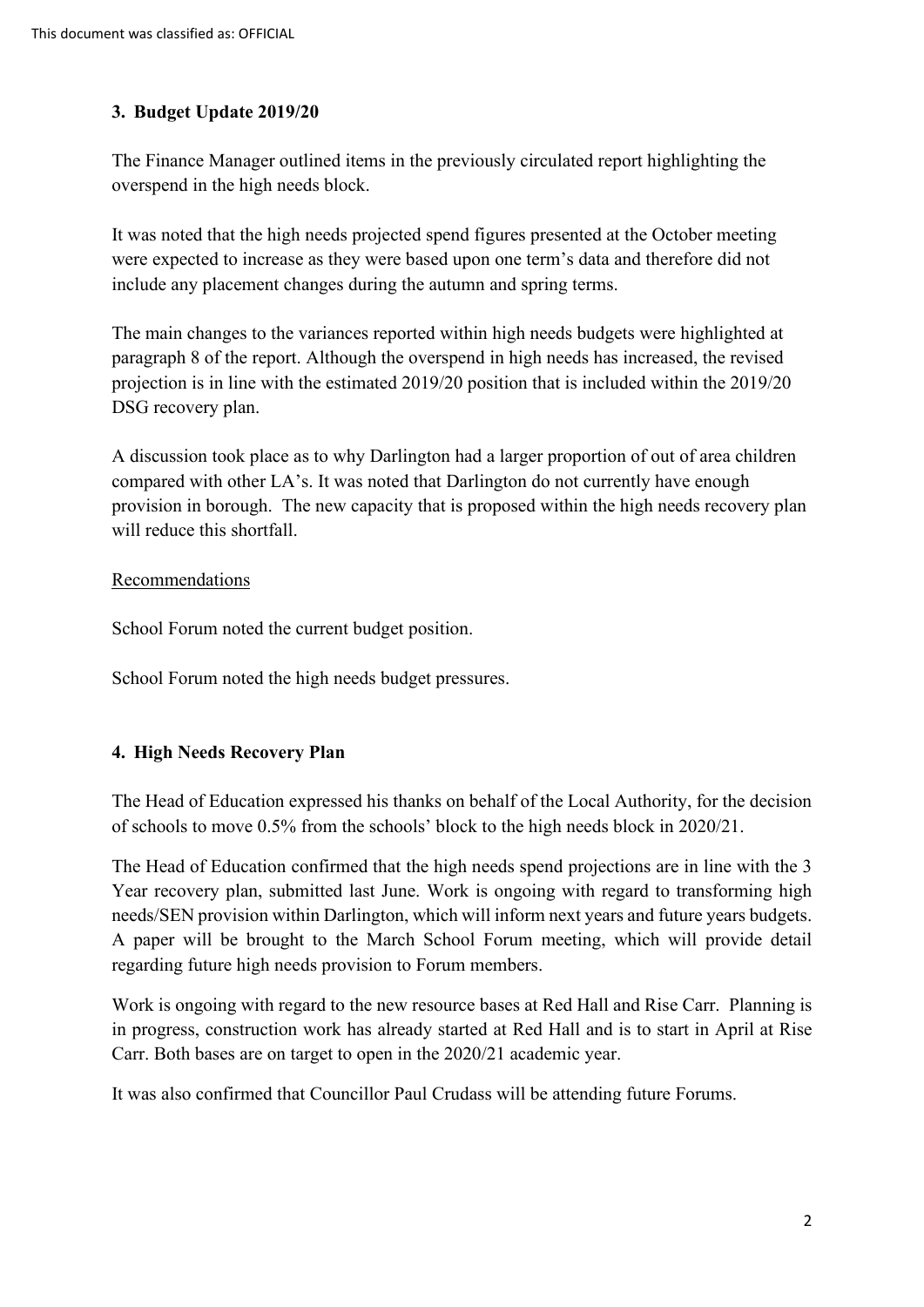# **5. School Funding Formula & Growth Fund 2020/21**

The Finance Manager updated the Forum with regard to the school funding formula and growth fund for 2020/21 included within the previously circulated report.

 the use of some previous years underspend, it is now affordable to use all the 2020/21 NFF Modelling had been undertaken on receipt the actual DSG allocations for 2020/21 and with unit values for all the factors used in Darlington's local formula.

 calculated by the Local Authority, but the grant received by academy schools may differ as The budget shares for each school were shown on Appendix 1. These budget shares are they are funded through ESFA, who may make adjustments for previous agreements with schools.

The Finance Manager outlined that the proposed growth fund criteria for 2020/21 is the same as in 2019/20. The amount of funding required in 2020/21 is less as two schools growth period has ended.

## Recommendations

School Forum noted the funding formula budgets for 2020/21.

School Forum approved the growth fund criteria and budget for 2020/21

# **6. Early Years Update**

The School Forum Officer discussed the previously circulated report and discussed Table 1 showing the split of funded two-year-old places accessed, across different types of setting in Darlington.

 funding regulations. However, further work will be done to identify the numbers of Rising 3s Paragraph nine was highlighted and it was confirmed that the LA are following DfE rules and and any issues will be further investigated.

## Recommendations

School Forum noted the report

## **7. Budget Setting 2020/21**

The Finance Manager highlighted the allocations of the Dedicated Schools Grant as set out in the report.

## Early Years Block

SEN inclusion has overspent in the last two years therefore, it is proposed to increase the budget to £200,000 for 2020/21. This increase will be funded from the reserve and hence does not affect the proposed hourly rates.